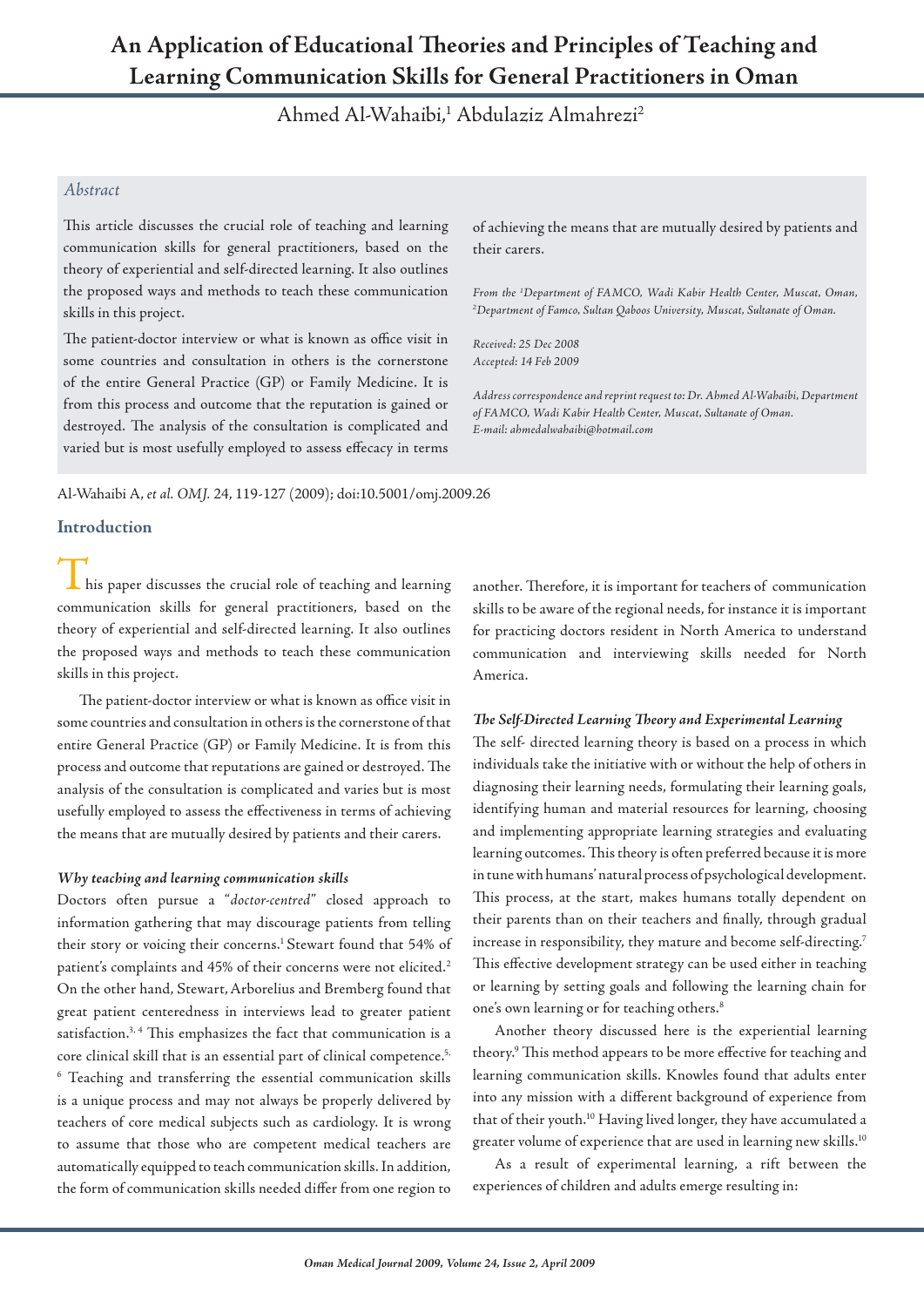- 1. Adults have broader foundation of experiences.
- 2. Adults have more to contribute to the learning of others.
- 3. Adults are less open-minded as they have acquired a larger number of fixed habits and patterns.

For effective learning and teaching of communication skills using the experiential learning approach, the following elements are critical:

- clear delineation and definition of the required skills,
- observation,
- well-intentioned, detailed and descriptive feedback,
- reviews using video or audio recording,
- practice and rehearsal of the required skills,
- active learning in a small-group or one-to-one.

#### *Selecting the Best Teaching and Learning Practice*

To select the appropriate method to use for learning or teaching requires some understanding of the challenges and rewards each of the previously mentioned methods. Through the evaluation of all these factors a decision to select either the self-directed, experimental or even didactic method for developing the required communication skills can be made.

• **Experiential learning methods** are potentially the most challenging and rewarding. Once successfully implemented, these methods lead to deeper discussion or understanding and entail action or change in behaviour. The stages of these methods are captured in the old Chinese proverb

### *I hear and I forget*

*I see and I remember*

# *I do and I understand*

So by analysing the proverb it can be seen that the first step is observation followed by practice. Therefore, by doing it or watching somebody else doing it, one will reach a "descriptive feedback" stage, which is an essential element of learning experiential communication skills.

To test this in practice, a three day workshop (see table 1) was organized which focused on three of the essential elements for learning and teaching communication skills discussed in the previous section: role play, group discussions and video recorded interviews.

According to Kolb's cycle, experiential learning occurs through a repeated series of four steps:

1. *Concrete experience:* encountered when the learner is involved in a specific experience, in a given real-life situation, presenting problem to be resolved through the application of new knowledge. The learner, following such an encounter, has to engage through experience.

- 2. *Reflective observation*: the learner reflects on this experience from different points of view to give it meaning arriving at an intuitive understanding of the reality at hand. In order to solidify that understanding and define it in terms that may lead to action the learner and then to engage in it.
- 3. *Abstract conceptualization:* the learner integrates the meaning from the experience with those from other personal experiences to develop a personal concept.
- 4. *Active experimentation*: the learners' conclusion is used to guide decision-making, planning and implementation".11

According to Smith & Kolb the process of experiential learning is very effective.12 The learner needs, to be able to adapt to all four steps; concrete experience (CE), reflective observation (RO), abstract conceptualization (AC) and active experimentation (AE).

In the first stage of the learning cycle, a person relies on their CE abilities (Kolb 1985).13 CE abilities emphasize personal involvement with individuals in 'everyday' situations. This was investigated during the workshop using a video recorded interview with a patient. During this stage learning occurs through capturing the objectives of the interview.

Learning by watching and listening occurs in the second stage (RO). In the AC stage, the learner learns by thinking and analyzing the interview from the videotape and in AE, learning takes an active form, and the learner learns by doing it either in-group discussion or in a role play. During the practice, all participants had an opportunity to repeat this cycle by doing a role play. The advantage of the role-play is that it has a spiral form and it was repeated many times, which improved the learning and teaching of communication skills.

• **Problem-based learning methods:** Knowle's learning theory suggests that adult learners are motivated to learn when they perceive learning to be relevant to their current situation and when they can be applied to the real world with immediate impact on practical issues they have.10 Learners are therefore motivated by a problem-based (rather than a subject-based) approach. However, some practical difficulties occur when they themselves are needed to act as experienced stimulus for others' learning.

In general, adults are motivated by learning, which is:

- 1. Relevant to their present situations
- 2. Practical rather than just theoretical
- 3. Problem rather than subject centred
- 4. Builds on learners' previous experiences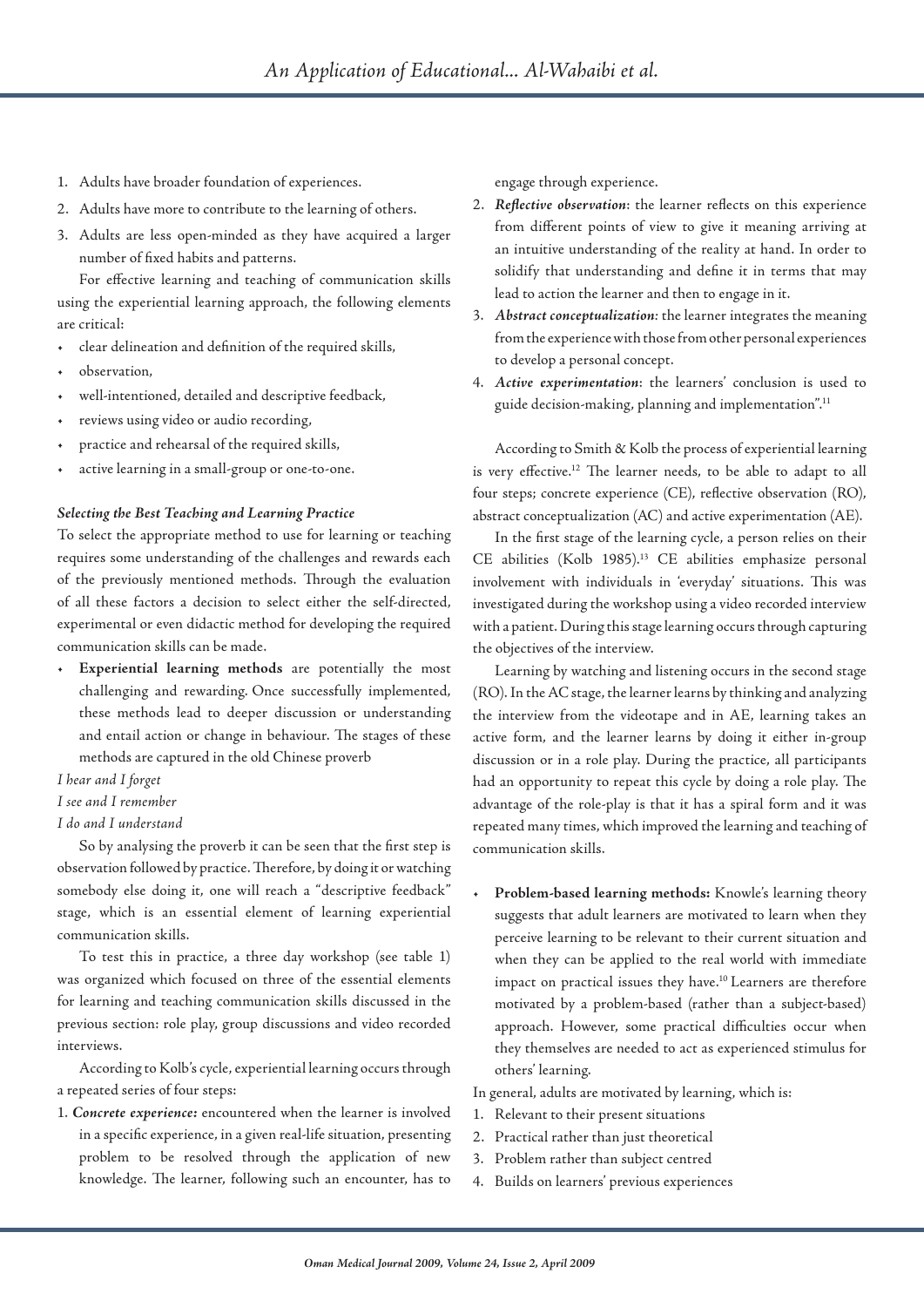- 5. Directed towards learners perceived needs
- 6. Planned in terms of negotiated and emergent objectives
- 7. Participatory, actively involving learners
- 8. Self-directed
- 9. Designed so that learners can take responsibility for their own learning
- 10. Designed to promote equal relationship with teachers
- 11. Evaluated through self and peer assessment.

So to maximize learning, an important aspect is to encourage problem-based approaches, starting from where learners are, and attempt to address their needs making teaching and learning relevant to their situation and this can be done by discovering learners' perceived needs through asking what problems and difficulties they are experiencing and what areas they would like help in. This can also be enhanced through creating supporting climate where learners collaborate rather than compete. A further improvement can be achieved by developing appropriate experiential material, like videotapes brought by the learners themselves of their interaction with patients.

Another means of improving the learning using the problembased approach is to analyze the actual consultation, either using videotapes or in the role play which was used in the three day workshop-and finding out about problems they experienced and what help they would like from the rest of the group. In addition, questions on additional issues needed to be discussed were raised. This makes problem-based learning beneficial for enhancing teamwork and peer communication skills and supporting self-assessment and life-long learning. These all encouraged independence to meet identified learning goals and stimulate critical thinking and therefore reach an evidence-based decisionmaking stage.

The Didactic method: this method includes lectures, group presentations and reading. The Didactic method enables learners to understand what it takes to communicate effectively but does not develop learners' skills or ensure mastery or application in practice. It is thought that it is important to have awareness on what communication skills entails, as it is an essential part of knowledge implementation. Therefore, before the start of the workshop if one or two trainees lacked the necessary awareness of communication skills, the planned lectures helped them understand the aims and objectives of the workshop. This also helped them build their own learning contract and making tier their own goals. The lectures also helped them understand the different type of models used for teaching and learning communication skills which they

could research and implement on their own in the future. It is important to realize that knowledge of the fundamentals of communication skill and the integral relationships between the various communication skills is also extremely important. Understanding the logical connection between various skills and how they can be used together in different parts of the consultation can both enhance learning and enable the skills to be used more constructively in the interview.

#### *Understanding different types of models*

In this section, a summary of the approach used in learning and teaching different communication skills models is presented. These models were used during the workshop.<sup>5, 6, 14, 15</sup> The approach used was as follows:

- 1. Description of events occurring in a consultation by Byrne and Long $^{1}$
- 2. The 7 tasks model by Pendleton, Schofield, Tate, and Havelock. It lists 7 tasks, which form an effective consultation. The model emphasizes the importance of the patient's view and understanding of the problem.14
- 3. (The Inner Consultation) This work by Roger Neighbour looks at improving consultation skills.15
- 4. The Calgary Cambridge Guide to Consultation by J Silverman, S Kurtz, J Draper; this is a very sophisticated but practical tool for assessing consultations by examining stated behaviours and task completion.<sup>6</sup> Although it looked most daunting it is worth persevering with. It was well researched, evidence-based and patient centred. In addition, it is a more detailed model, well explained and when followed by any physician, excellent consultation skills will be acquired but it needs a lot of practice to achieve an expert status in consultation. Nevertheless, the approach is easy to understand and implement.

What is clearly apparent from all the approaches is that most of them have been applied in the U.K and North America and may not be effective in different cultures like the Gulf countries, Africa or Asia. This is a separate research subject that should be looked at in the future. **(More detail about these modules is given in appendix 1)**

#### *Workshop Design*

The workshop implemented self-directed learning and experiential learning through videotape and role-play methods and the didactic methods through the introduction of lectures about the different models of communication skills. As this workshop was designed for GPs in Oman, it was focused on learning the foundations of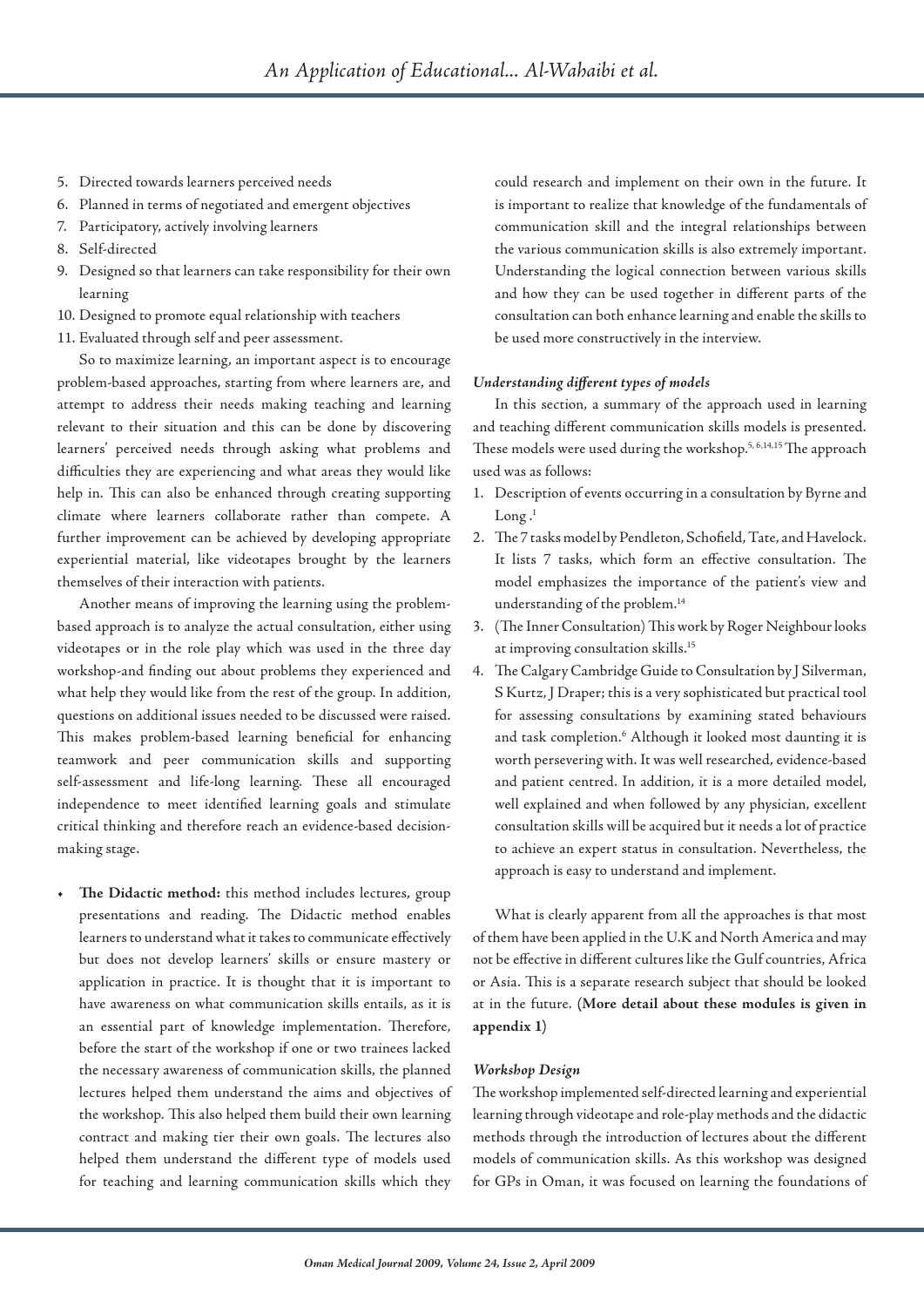experiential learning, which was covered by the trainees bringing their own-recorded interviews.16-28 This may have been intimidating and threatening to the attendees but was worth experimenting. A questioneer at the end of the workshop was used to assess the impact of using such a method in Oman.

During the workshop most of Knowles' (1980) principle guidelines that were implemented included:

- 1. "Establishing an effective learning climate, where learners feel safe and comfortable expressing themselves.
- 2. Involving learners in mutual planning of relevant methods and curricular content.
- 3. Involving learners in diagnosing their own needs, this helped to trigger internal motivation.
- 4. Encourage learners to formulate their own learning objectivesthis gave them more control of their learning.
- 5. Encouraging learners to identify resources and devise strategies for using the resources to achieve their objectives.
- 6. Support learners in carrying out their learning plans
- 7. Involve learners in evaluating their own learning; this can develop their skills of critical reflection.<sup>8</sup> (Knowles ).

These principles were followed during the workshop through the lectures on communication skills and group discussions. This gave the trainees a chance to express themselves and interact with the other trainees. This helped to create a safe and comfortable environment during the workshop. Principle (1) effectively includes the learning contract and searching for the information, which were conducted during days 1 and 2. Principles 2-6 were implemented during day 2. Principles 4,6,7, which included the role-play, recorded interview and group discussion methods were implemented on day 2. The main focus of day 3 was to allow the trainees to choose the problem they preferred to discuss, which may be the difficulties with patients that they most encounter. The details about each sessions are given below.

#### **Day 1**

*Morning Session (1)* The workshop started with introductory lectures about communication skills and the different models in communication skills. This introduced those who lacked the necessary background in communication skills and brought them on board during the practical sessions. Understanding the logical connection between various skills and how they can be integrated in different parts of the consultation can both enhance learning and enable the skills to be used more constructively in the interview.

*Morning Session (2)* The second part of day 1 focused on group discussion regarding the need to learn communication skills and the difficulties to expect while learning. In between the

two sessions, the participants were asked to complete a learning contract, giving them the examples and references of the learning contract forms and handouts.

The learning contract is an important tool for adult learning, as they need to develop a criteria by which they can judge their own performance and it is a form of self-directed learning. The merits of self-directed learning were discussed previously in this article. This method is more in tune with the nature of processes of psychological development. Therefore, it can be used either in teaching or learning by setting-out the goals and using the learning contract for the trainer or the trainee. This was covered in more detail on Day 3. The contract was also intended to be used for later correspondence with the trainees. The second session also included videotape of recorded consultations, in addition to the group discussion to review problems and difficulties that were likely to be experienced and what solutions may be found. Usually, videotapes are more comfortable for the trainee.

During the second session, problem-based learning was discussed in more details in the previous sections – was implemented. The key problem-based learning techniques intended for days 1 and 2 were those described by Kolb's cycle of experiential learning which occur through a repeated series of four steps:

- 1. concrete experience
- 2. reflective observation,
- 3. abstract conceptualization,
- 4. active experimentation

These were applied either during the role-play, videotape and recorded video tape of the patient interview processes. At the end of day 1, the trainees were asked to bring a recorded video tape of a consultation of their own (if they had one) on day 2. Extra reading material is available in listed textbooks and on the web for the trainees to research. The afternoon of day 1 was intended for work outside the main workshop schedule. This was intended to be part of self-directed learning to be covered in more detail on days 2 and 3. The research and self-directed training times were also intended to keep the trainees focused on the discussion.

#### **Day 2**

*Morning session:* The first part of day 2 implemented the roleplay technique where the instructor acted as a patient. The doctor's roles was always played by one of the trainees. Three topics were intended:

Topic 1: breaking bad news

Topic 2: difficult patient

Topic 3: patient with U.R.T.I demanding antibiotics.

These are thought to be among the most common cases that a GP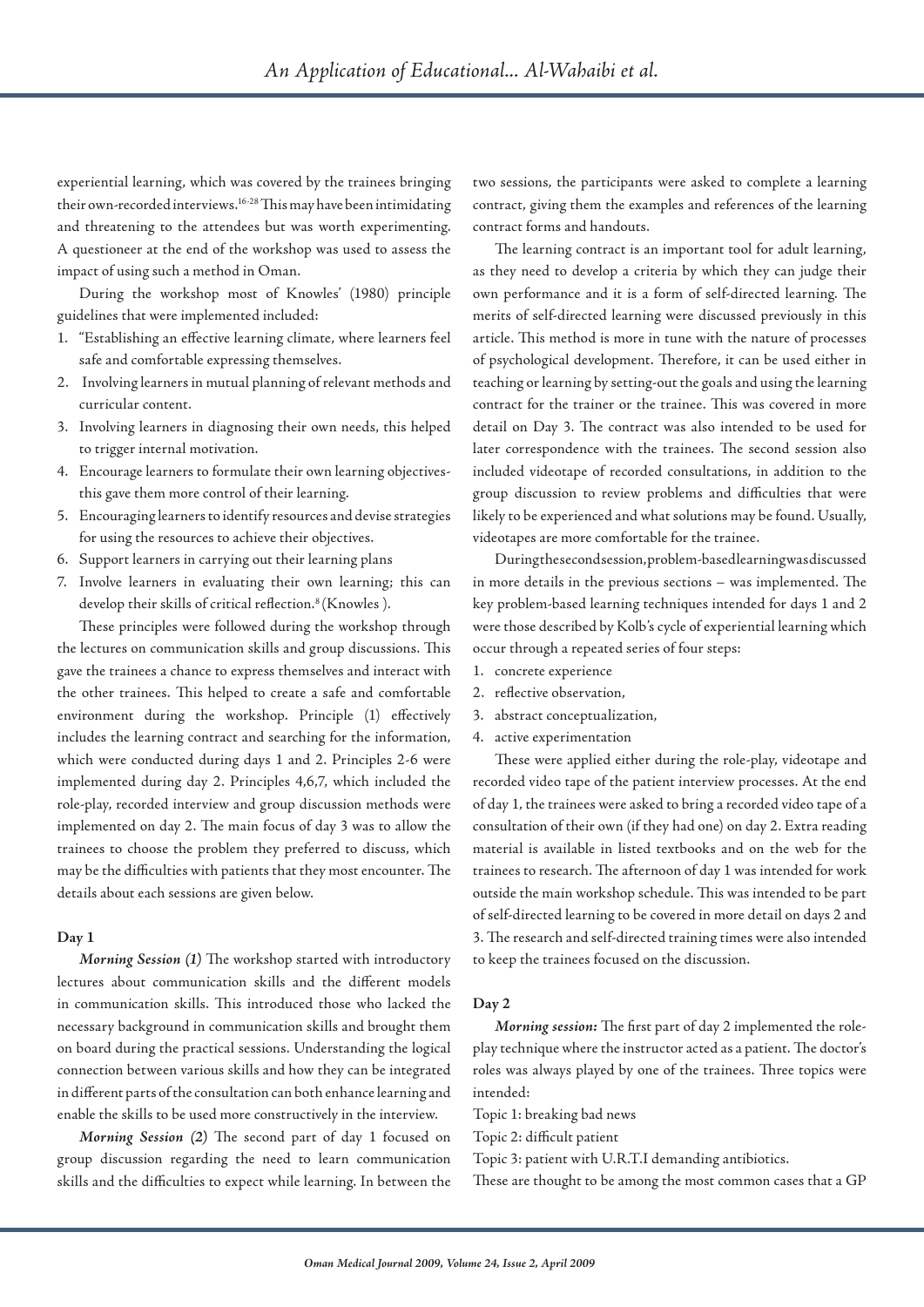has to deal with. Each topic was followed by group discussion. The role-play method was chosen because it is inexpensive and each trainee had the opportunity to be a doctor and a patient.

As with day 1, the afternoon of day 2 was left for self-directed learning using listed books or material on the web.

#### **Day 3**

This was intended to be the longest day of the workshop and was divided into 4 sessions:

*Session 1:* A selection of 2 videotapes from the trainee of recorded interviews with a patient were made. A short session is dedicated to this due to its importance as it supplements the need for performing a doctor-patient interview while being assessed, which can be uncomfortable. Using the videotapes, the trainees learned how to overcome common problems by following the principle of adult learning, which helped reduce any defensiveness

that they may have and will enable them to benefit from the extra communication training.

*Session 2:* The first videotape session was performed and Knowles (1980) principles guideline on how to teach learners who tend to be independent and self-directed.10

*Session 3:* The second selected videotape was reviewed and followed by a group discussion. In the discussion, the trainees were requested to outline the most important problems they faced which were discussed and potential solutions were also discussed.

*Session 4* This session was dedicated to group filling in evaluation forms and exchanging views on the gained experiences through shared training. The gained feedback is important for future workshop improvements. What points were missed, all this is important feedback. (Details on the workshop timing and material is found in table1 and diagram 1 how to teach).

#### **Table 1:** 3 Days Workshop Schedule for Communication skills

| Day 1                                               | Day 2                                          | Day 3                                         |
|-----------------------------------------------------|------------------------------------------------|-----------------------------------------------|
| (08.00-09.30) Introduction lecture on               | $(08.00 - 08.15)$<br>$\overline{\phantom{a}}$  | $(08.00 - 08.30)$<br>$\overline{\phantom{a}}$ |
| different communication skills models.              | submission of learning contract                | videotape selection for discussion.           |
| (09.30-10.00) Group discussion                      | $(08.15 - 09.30)$<br>$\overline{\phantom{a}}$  | $(8:30 - 10:00)$                              |
| $(10.00 - 10.30)$<br>,                              |                                                | first videotape review                        |
|                                                     | Role play exercise                             | $(10.00 - 10.30)$                             |
| Break                                               | $(09.30 - 10.00)$                              | Group discussion                              |
| $(10.30 - 11.00)$                                   |                                                | $(10.30 - 11.00)$                             |
|                                                     | <b>Break</b>                                   |                                               |
| How to do learning contract?                        | $(10.30 - 11.00)$                              | Break                                         |
| Videotape Review.<br>-                              |                                                | $(11.00-12.30)$                               |
| Afternoon session is set for external research<br>, | Special Topics                                 | second videotape review.                      |
| and reading                                         | Topic: 1- braking bad news                     | $(12.30-01.00)$                               |
|                                                     | Topic: 2- difficult patient                    | Group discussion                              |
| Set task: recorded video tape of consultation of    | Topic: 3- patient with                         | $(01.00 - 0.2.00)$                            |
| their own to be brought on day 2.                   |                                                |                                               |
|                                                     | U.R.T.I demanding antibiotics.                 | Lunch                                         |
|                                                     | Each topic followed by group discussion        | $(02.00 - 03.00)$                             |
|                                                     |                                                | Workshop review and completion of             |
|                                                     |                                                | evaluation questioner.                        |
| Materials                                           | Materials                                      | Materials                                     |
| Handout of learning contract                        | Case scenarios                                 | TV, video                                     |
| Colour markers                                      | Chairs and table<br>$\overline{\phantom{a}}$   | Flip chart<br>-                               |
| Power point presentation, projector                 | Flip chart<br>$\overline{\phantom{a}}$         | Pencils<br>۰                                  |
| and blackboard                                      | Markers                                        | Questioner                                    |
| Flip chart<br>$\overline{\phantom{a}}$              | Overhead projector<br>$\overline{\phantom{a}}$ |                                               |
| Web page                                            |                                                |                                               |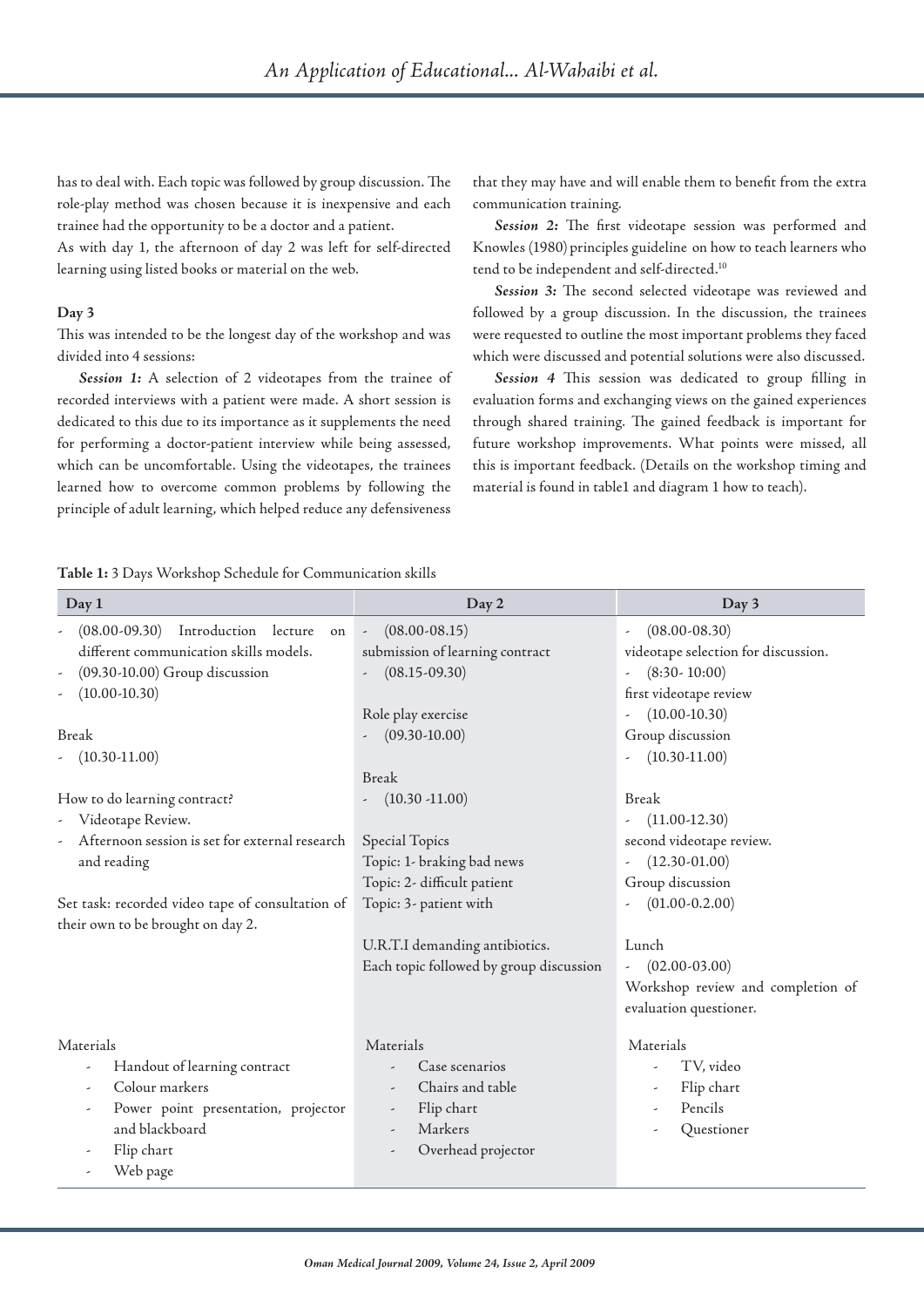# **Conclusion**

Communication skills are important in the view of good health care and more patient satisfaction.<sup>25, 28</sup> Communication skills should be taught at medical student level and may be conducted for GPs. It is recommend that communication skills be part of Oman's medical curriculum.

Self-directed learning gives broader horizons for the learner and the teacher so that they are able to understand the problem and find the appropriate solutions. Self-directed learning is useful, convenient, less stressful and more objective. Using this process, learners can progress at their own pace and can review the material needed. The educator must also believe in Self-directed learning for it to be successful and must believe in the principle of adult education. On the other hand, experiential learning is flexible and challenging but may be intimidating or even threatening, hence, may not be appropriate at all times. To make this method more acceptable, the facilitator or the instructor should consider the climate of the class and also adopt methods that can break the ice between the participants by leading them to introduce themselves first in order to know each other, which could lead to having an environment of collaboration rather than competition.

There are some factors that can influence the outcome of Kolb's cycle of experiential learning; for example, the personality of the learners, their work experience, their knowledge level and the teaching ability of the preceptor. All these should be taken into account during workshops or courses.

By the end of the workshop, participants should be able to discuss different types of consultation models which can be used during consultations. The input from the workshop can be incooperated into future workshops planned for GPs in Oman.

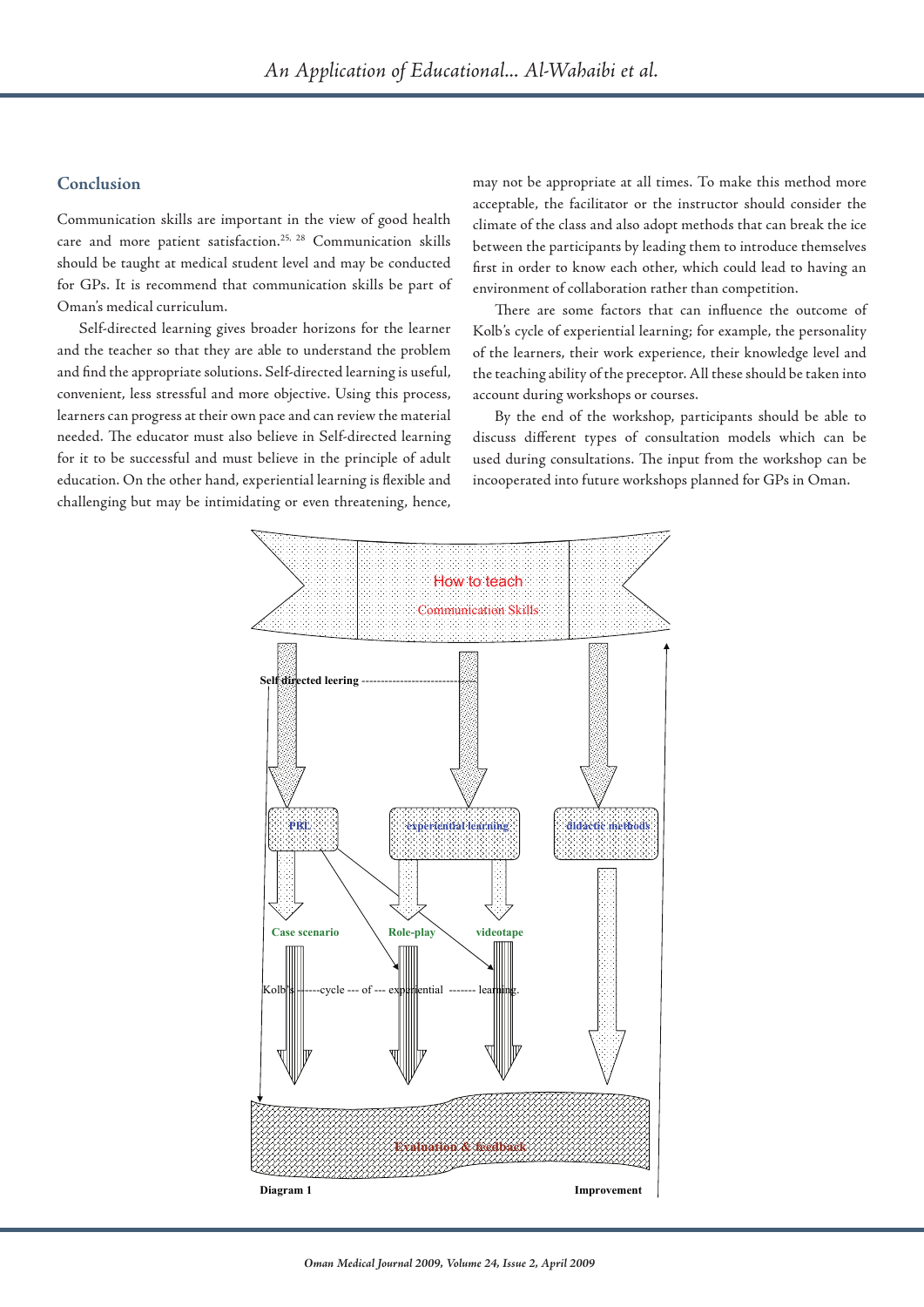# **Description of events occurring in a consultation (after Byrne and Long 1976)**

This model was produced after analyzing over 2,000 tape recordings of consultations. They identified six phases that form a logical structure to the consultation:

- 1. The Doctor establishes a relationship with the patient,
- 2. The Doctor either attempts to discover, or actually discover, the reason for the patients' attendance.
- 3. the doctor conducts a verbal, or physical examination, or both,
- 4. the doctor, or the doctor and the patient, or the patient (usually in that order of probability) consider(s) the condition,
- 5. the doctor, and occasionally the patient, details treatment or further investigation,
- 6. the consultation is terminated, usually by the doctor.

**The 7 tasks model by Pendleton, Schofield, Tate, and Havelock :** It lists 7 tasks, which form an effective consultation. The model emphasizes the importance of the patient's view and understanding of the problem.

- 1. To define the reasons for the patient's attendance, including: the nature and history of the problem causing the patients to have concerns and expectations in view of the problems.
- 2. To consider other problems:
	- Continuing problems
	- At risk factors.
- 3. To choose with the patient an appropriate action for each problem.
- 4. To achieve a shared understanding with the patient.
- 5. To involve the patient in the management plan and encourage them to accept appropriate responsibility.
- 6. To use time and resources appropriately.
- 7. To establish or maintain a relationship with the patient which helps to achieve other tasks.

#### The Inner Consultation

This work by Roger Neighbour looks at improving consultation skills.

The following formats for the consultation are discussed.

- 1. Connecting: Rapport building skills
- 2. Summarizing: Listening and eliciting skills
- 3. Handover: Communicating skills
- 4. Safety netting: Predicting skills
- 5. Housekeeping: Taking care of yourself, checking you are ready for the next patient.

**The Calgary Cambridge Guide to Consultation** (J Silverman, S Kurtz, J Draper)

This is a very sophisticated but practical tool for assessing consultations by examining stated behaviors and task completion. Although it seems daunting, it is worth persevering with. It is well researched, evidence based and patient centred.

The system consists of a five part **STRUCTURE**, from which is derived a **FRAMEWORK** for a series of **SKILLS** and finally a list of 55 **BEHAVIOURS**.

### **The Structure**

Initiating the Session. Gathering Information. Building the Relationship. Explanation and Planning. Closing the Session.

### **The Framework**

Initiating the Session.

Establishing initial rapport / Identifying the reason for the consultation.

#### **Gathering Information.**

Exploration of problems. Understanding the patients' perspective. Providing structure to the consultation.

#### **Building the Relationship**

Developing rapport / Involving the patient.

### **Explanation and Planning.**

Providing the correct amount and type of information. Aiding accurate recall and understanding. Achieving a shared understanding, incorporating the patient's perspective Planning: shared decision-making*.* Closing the Session.

### **The Skills**

Initiating the session. Establishing initial rapport. Greeting / Introductions / Interest, concern and respect.

### **Identifying the reasons for the consultation.**

The opening question. Listening to the patient's opening statement.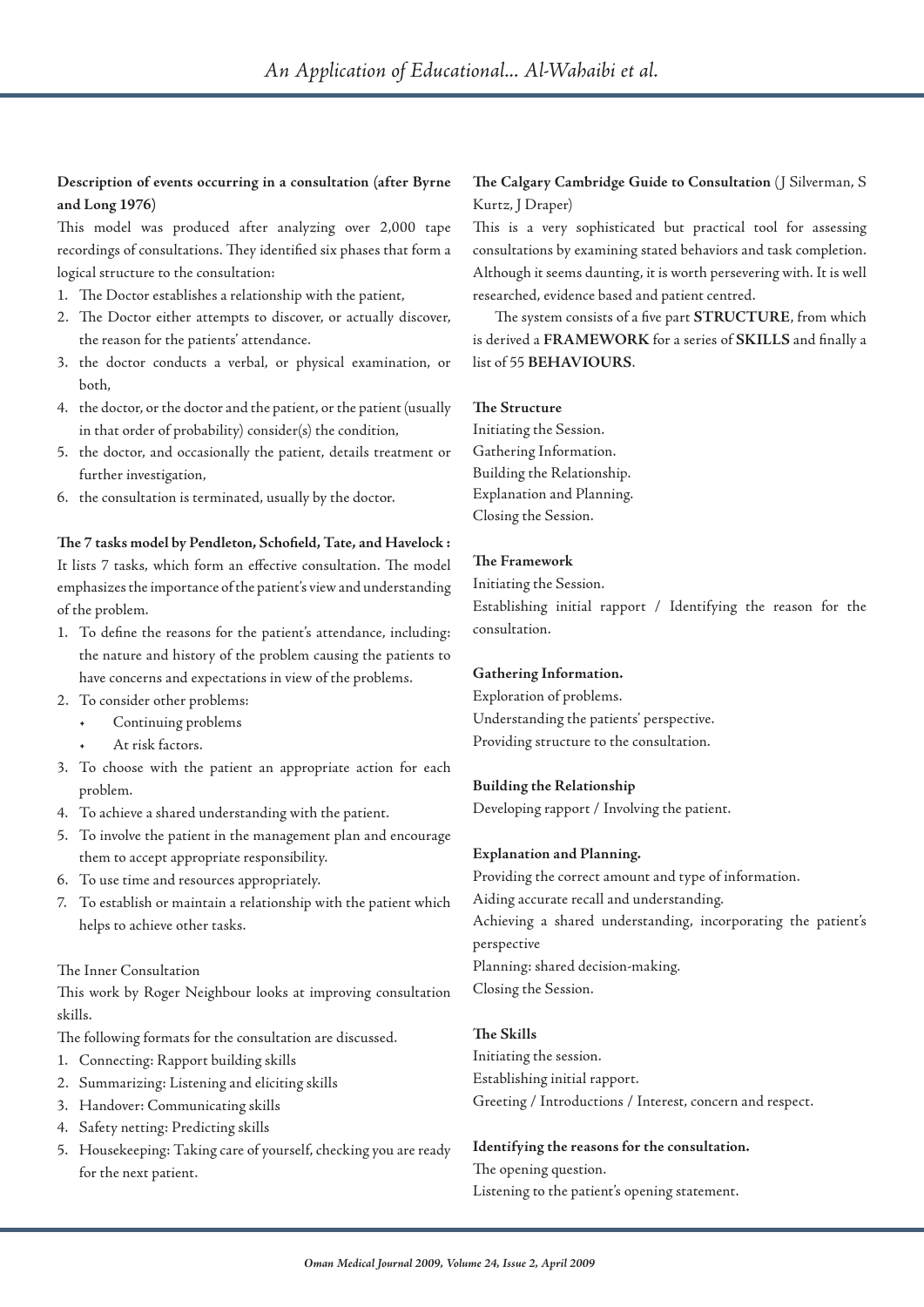#### Screening.

Agenda setting Gathering information. Exploration of Problem. Patient's narrative. Question Style. Listening. Facilitative response. Clarification. Internal summary. Language

### **Understanding the Patient's Perspective.**

Ideas and Concerns. Effects. Expectations. Feelings and thoughts. Cues.

# **Providing Structure to the Consultation.**

Internal summary / Signposting / Sequencing / Timing. Building a relationship. Developing a rapport. Non-verbal behavior. Use of notes. Acceptance. Empathy and support. Sensitivity.

# **Involving the Patient.**

Sharing of thoughts / Providing rational / Examination. Explanation and planning. Providing the correct amount and type of Information. Chunks and checks.

Assess the patient's starting point.

Asks the patient what other information would be helpful. Gives explanation at appropriate time.

# **Aiding accurate recall and understanding.**

Organised explanation.

Using explicit categorisation or signposting.

Using repetition and summarizing.

Language.

Using visual methods of conveying information.

Checking patient's understanding of information given.

# **Achieving a shared understanding and incorporating the patient's perspective.**

Relating explanation to the patient's illness framework. Providing opportunity and encouraging the patient to contribute. Picking up verbal and non-verbal cues. Eliciting patient's beliefs, reactions and feelings.

### **Planning: shared decision-making.**

Sharing own thoughts. Involving patient by making suggestions rather than directives. Encouraging patient to contribute their thoughts. Negotiating / Offering choices / Checking with patient.

### **Closing the Session**

End summary. Contracting. Safety Netting. Final checking.

# **Acknowledgments**

The authors reported no conflict of interest no funding has been received on this work.

# **References**

- 1. Byrne PS, Long BEL. Doctors talking to patients. London, England: Her Majesty's Stationery Office; 1976.
- 2. Stewart MA, McWhinney IR, Buck CW. The doctor/patient relationship and its effect upon outcome. Journal of the Royal College of General Practitioners 1979; 29:77-82.
- 3. Stewart MA. What is a successful doctor-patient interview? A study of interactions and outcomes. Soc Sci Med 1984; 19:167-175.
- 4. Arborelius E, Bremberg S. What can doctors do to achieve a successful consultation? Videotaped interviews analyses by the 'consultation map' method. Fam Pract 1992; 9:61-66.
- 5. Silverman J, Kurtz S, Draper J. Skills for communication with patients. Radcliffe Medical Press, 1998.
- 6. Kurtz S, Silverman J, Draper J. Teaching and learning communication skills in medicine. Radcliffe Medical Press, 1998.
- 7. Candy PC. Self-direction for lifelong learning: a comprehensive guide to theory and practice. San Francisco: Jossey-Bass, 1991.
- 8. Kaufman DM. ABC of learning and teaching in medicine: Applying educational theory in practice. BMJ 2003; 326:213-216.
- 9. Kolb DA. Experiential learning: Experience as the source of learning and development. Englewood Cliffs: Prentice Hall, 1994.
- 10. Knowles M. Modern practice of adult education: from pedagogy to andragogy. Revised. Englewood Cliftts NJ: prentice Hall, 1980.
- 11. Mackeracher D. Making sense of adult learning. Culture concept Inc. 1986, p. 182.
- 12. Smith DM, Kolb DA. LSI User's guide. Boston: McBer & Company, 1986.
- 13. Kolb DA. Learning style inventory (revised edition). Boston: McBer, 1985.
- 14. Pendleton D, Schofield T, Tate P, Havelock P. The consultation: An approach to learning and teaching. Oxford University Press, Oxford. 1984.